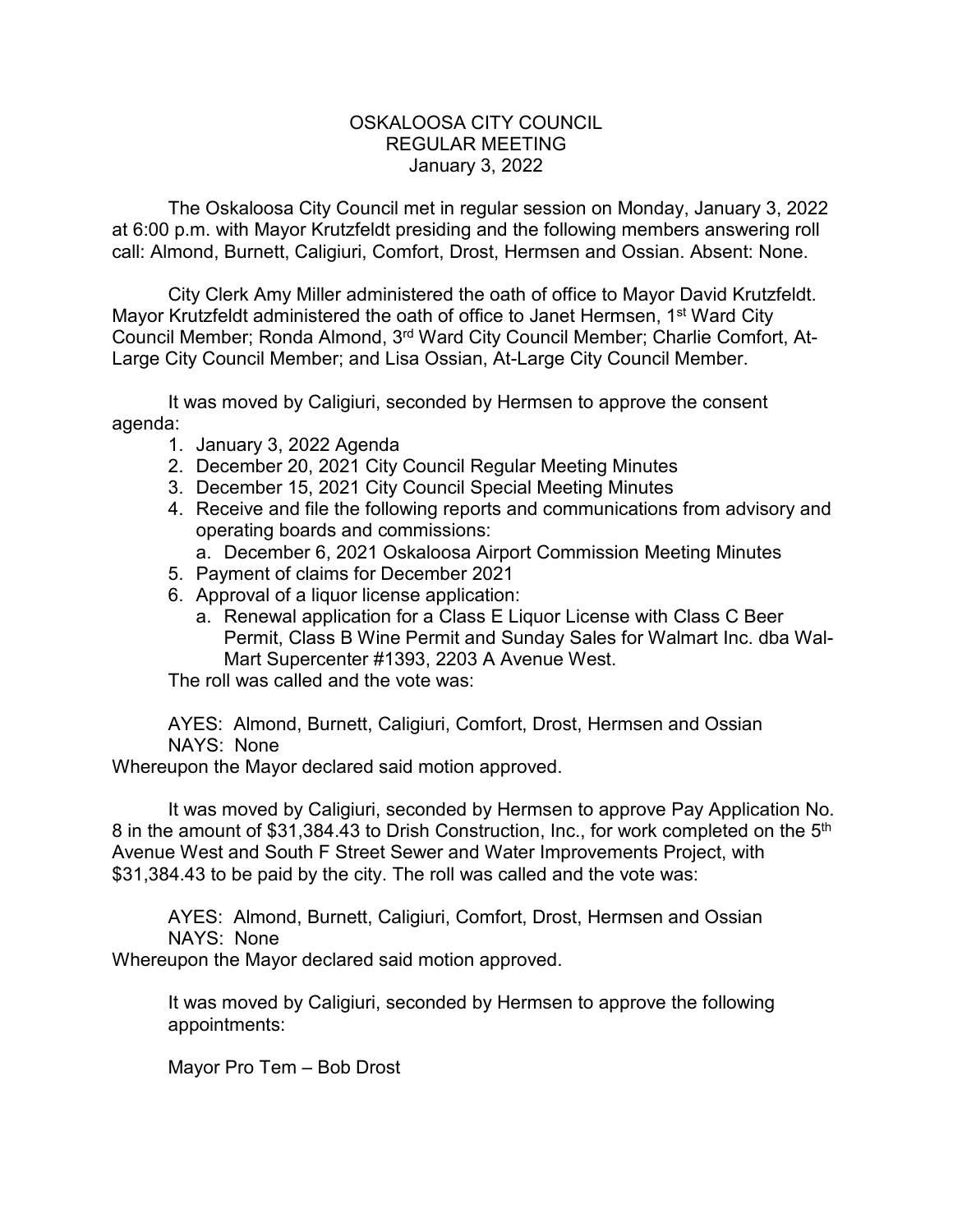Forest Cemetery Board – Lisa Ossian Law Enforcement Center Board – Joe Caligiuri Mahaska Community Recreation Foundation – Charlie Comfort Mahaska County Emergency Management Commission – Steve Burnett Mahaska County Solid Waste – Ronda Almond Oskaloosa Area Chamber and Development Group- Janet Hermsen

The roll was called and the vote was:

AYES: Almond, Burnett, Caligiuri, Comfort, Drost, Hermsen and Ossian NAYS: None

Whereupon the Mayor declared said motion approved.

It was moved by Caligiuri, seconded by Hermsen to approve an agreement for executive recruitment services with Hinson Consulting, LLC. The roll was called and the vote was:

AYES: Almond, Burnett, Caligiuri, Comfort, Drost, Hermsen and Ossian NAYS: None

Whereupon the Mayor declared said motion approved.

Caligiuri introduced Resolution No. 22-01-01 entitled "RESOLUTION ADOPTING A DISADVANTAGED BUSINESS ENTERPRISE (DBE) PROGRAM FOR THE CITY OF OSKALOOSA, IOWA" and moved its approval. Hermsen seconded the motion. The roll was called and the vote was:

AYES: Almond, Burnett, Caligiuri, Comfort, Drost, Hermsen and Ossian NAYS: None

Whereupon the Mayor declared said resolution duly adopted.

Caligiuri introduced Resolution No. 22-01-02 entitled "A RESOLUTION AMENDING THE OSKALOOSA HOUSING TRUST FUND UPPER STORY HOUSING LIFE/SAFETY IMPROVEMENT PROGRAM PLAN TO EXPAND ELIGIBLE LOCATIONS AND IMPROVEMENTS" and moved its approval. Hermsen seconded the motion. The roll was called and the vote was:

AYES: Almond, Burnett, Caligiuri, Comfort, Drost, Hermsen and Ossian NAYS: None

Whereupon the Mayor declared said resolution duly adopted.

Caligiuri introduced "AN ORDINANCE AMENDING TITLE 10 OF THE CODE OF ORDINANCES OF THE CITY OF OSKALOOSA, IOWA, BY AMENDING CHAPTER 76 REGARDING PARKING VIOLATIONS" and moved its approval on the third reading. Hermsen seconded the motion. The roll was called and the vote was:

AYES: Almond, Burnett, Caligiuri, Comfort, Drost, Hermsen and Ossian